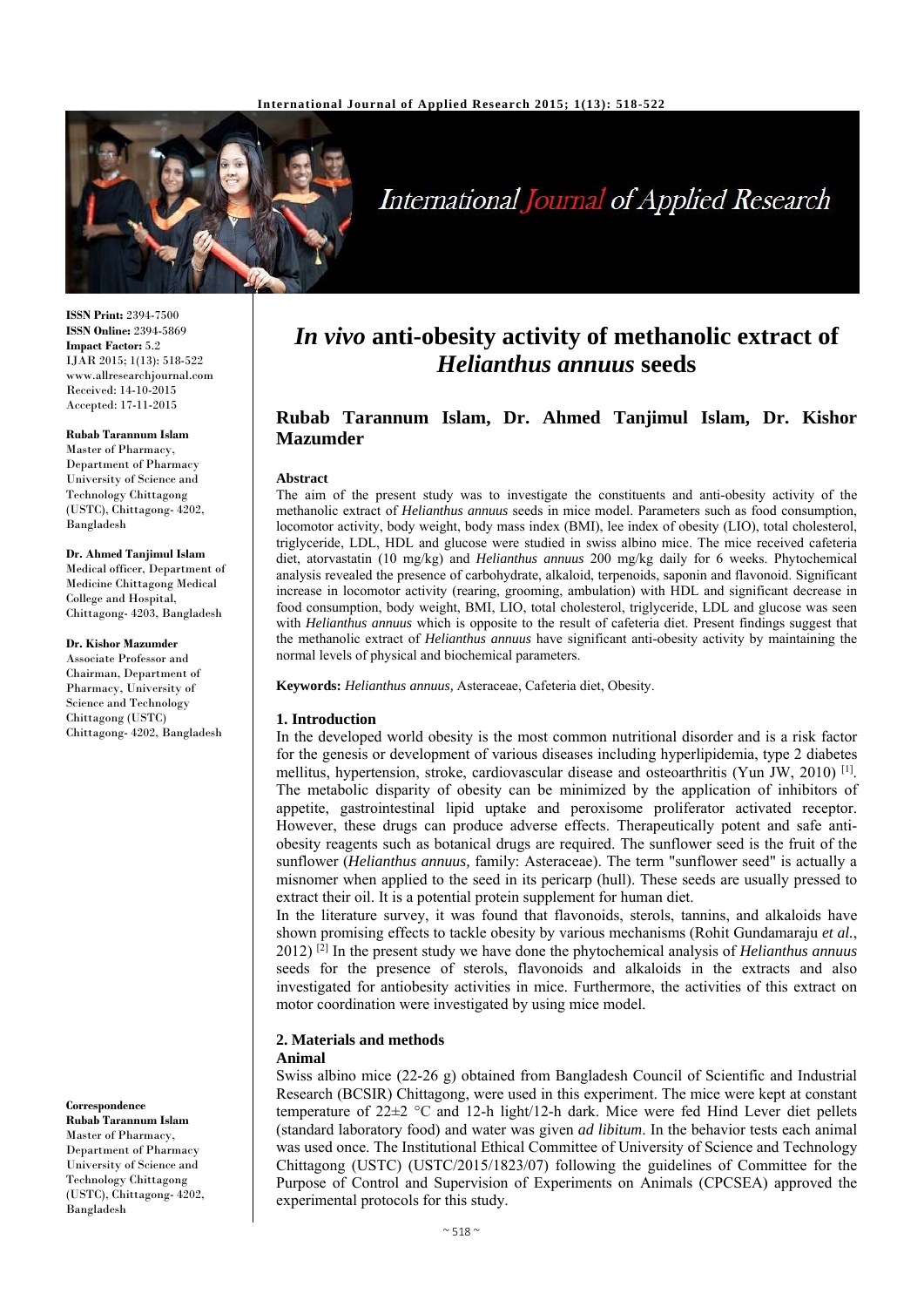#### **Extraction procedure of plant material**

Dried powder of seed (300 gm) was weighed & taken in a aspirator (2.5 liter). The jar was washed properly with acetone before placing powders into the aspirator and then dried. 800 ml of methanol (solvent) was added gradually. The container with its content was sealed  $&$  kept for 20 days with occasional shaking  $&$  stirring. The major portion of the extractable compounds of the plant materials were dissolved in the solvent. Then whole mixture was filtered through cotton wool and the filtrate was concentrated by evaporation in dry & clean air. And it was kept for 15 days to get the final extract of the seed.

#### **Phytochemical test**

Preliminary Phytochemical screening of the powdered seed was performed for the presence of alkaloids, carbohydrates, flavonoids, steroid and triterpenoids.

| <b>Phytochemicals</b>        | <b>Test</b>             | <b>Inference</b> |  |
|------------------------------|-------------------------|------------------|--|
| Alkaloids                    | Wagner's test           |                  |  |
| Carbohydrates                | Fehling's test          | $^+$             |  |
| Flavonoids                   | Alcoholic test          |                  |  |
| Tannins                      | Ferric chloride test    |                  |  |
| Glycosides                   | Keller-Killiani test    |                  |  |
| Saponins                     | Foam test               |                  |  |
| <b>Steroids</b>              | Libermann-Burchard test |                  |  |
| Triterpenoids                | Libermann-Burchard test |                  |  |
| Gum                          | Molisch's test          |                  |  |
| $+$ = Present: $-$ = Absent. |                         |                  |  |

**Table 1:** Phytochemical test of H. annuus seeds

#### **Drugs and chemicals**

The following drugs were used: Atorvastatin (10 mg/kg), biochemical kits for total cholesterol, triglycerides, HDL cholesterol (Transania bio-medicals ltd, solam, HP-ERBA diagnostics) methanolic extract of *Helianthus annuus* seed.

#### **Anti-obesity activity protocol for experiment**

22-26 gm Swiss Albino mice were selected randomly and divided into four groups of four mice in each and treated (orally) are as follows:

Group A: Normal diet.

Group B: Cafeteria diet in pellets forms.

Group C: Cafeteria diet + Atorvastatin (10 mg/kg, orally) daily. Group D: Cafeteria diet + HA (200 mg/kg, orally) daily.

#### **Cafeteria diet for the experiment**

According to the method of Harris and Kulkarni there are few modifications in the cafeteria diet (human snack foods containing highly energy rich, palatable diet) (Kaur G, Kulkarni SK, 2000; Harris RB, 1993)  $[3, 4]$ . Cafeteria diet was given to the 3 groups of 4 mice in each for 6 weeks (42 day). Cafeteria diet consists of 3 diets, which includes

I. Bread  $48 \text{ g} + \text{Condensed milk} 48 \text{ g}$ 

II. Dried coconut 36 g+ Chocolate  $18$  g + Biscuits 36 g

III. Boiled potatoes  $60 g +$ Cheese 48 g

3 groups of 4 mice in each for 42 days were given cafeteria diet in the form of pellets.

# **Parameters for experiment**

**Food consumption study** 

On week 0 (day 1), week 2 (day 14), week 4 (day 28) and week 6 (day 42) study of food consumption was done and it was recorded at 1 h, 2 h and 3 h of time intervals. By

subtracting the amount of food left on the grid from initial food weight (gram) the measurement food consumption was done.( Gallou-Kabani C *et al.*, 2007) [5]

### **Locomotor activity study**

On 42 day after 30 min of drug administration open field behavior test was done for locomotor activity study. Open field test was done by placing albino mice in the center of apparatus and frequency of rearing, grooming and ambulation for a 5 min test period was estimated. In this test ambulation was recorded by counting the number of horizontal and vertical compartments traversed by animal.

#### **Body weight of mice**

On week 0 (day 1), week 2 (day 14), week 4 (day 28) and week 6 (day 42) body weights of albino mice (g) were recorded in each group.

### **Body mass index (BMI) and lee index of obesity (LIO) study**

On day 1 and day 42 of study, BMI and LIO of mice were recorded. For this experiment first and last body weight and body height was taken. Following formulas were used for this purpose. (Kanarek RB, Orthen-Gambill N, 1982) [6]

Body mass index  $(BMI) = Body weight in gm/ (Height in$  $cm)^2$ 

Lee index of obesity  $(LIO) = Body weight in gm$ (1/3)/Nasoanal length in cm.

#### **Biochemical parameter study**

The blood samples were taken on day 42 by penetrating the retro-orbital plexus with a fine glass capillary. The blood samples were centrifuged (2500 rpm for 15 min) to separate the serum and preserved (−20 °C) for estimation of glucose by Trinder's Method, total cholesterol by Modified Roeschau's Method, triglycerides (Glycerol phosphate oxidase (GPO) by Trinder Method, End Point), high density lipoprotein-c (HDL-c) by Phosphotungstic Acid Method.

Low density lipoprotein-c (LDL-c) by Calculated using Friedewald's equation,

 $LDL-c = total cholesterol - very low density lipoprotein$  $(VLDL-c-HDL-c)$ 

VLDL-c estimated by-- VLDL-c = Triglyceride/5

#### **Statistical analysis**

The results were expressed as mean  $+$  S.E.M. Statistical analysis of difference between groups was evaluated by ANOVA test (SPSS software; version 16). The p value less than 0.01 and 0.05 were considered high significant and moderate significant.

#### **3. Results**

#### **Food consumption with** *H. annuus*

On day week 0 (day 1), week 2 (day 14), week 4 (day 28) and week 6 (day 42) food consumption was increased significantly  $(P < 0.001)$  comparison to normal diet group. On day 28 and 42 when atorvastatin 10 mg/kg (Group C) added there was significant  $(P < 0.001)$  decrease in food consumption in comparison to cafeteria diet group. On day 28 and 42 when *H. annuus* (200 mg/kg) (group D) was added, it showed significant  $(P < 0.05, P < 0.01)$  decrease in food consumption in comparison to cafeteria diet group. (Figure 1)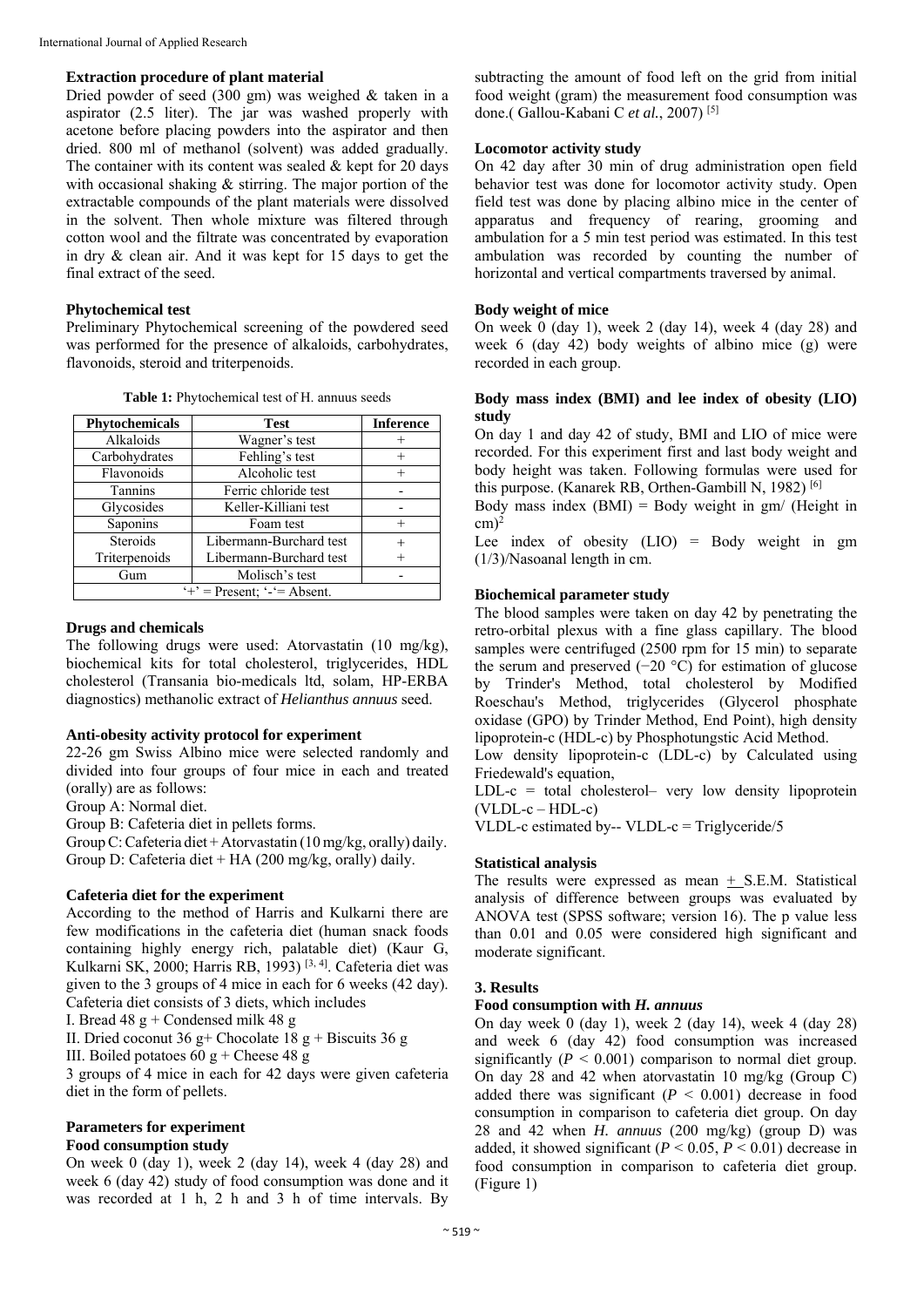

**Fig 1:** Effect of *Helianthus annuus* on food consumption in normal and experimental group of mice.

## **Locomotor activity with** *H. annuus*

In comparison to normal diet group (Group A), cafeteria diet group (group B) showed significant  $(P < 0.001)$  reduction in rearing, grooming and ambulation. In comparison to cafeteria diet group (group B), atorvastatin 10 mg/kg orally treated group (group C) and *H. annuus* (200 mg/kg) groups (Group D) showed a significant increase in rearing  $(P < 0.05)$  and grooming ( $P < 0.001$ ) and ambulation ( $P < 0.001$ ). (Table 2)

**Table2:** Effect of *Helianthus annuus* on locomotor behavior in normal and experimental group of mice.

| <b>Groups</b>                                                      | Rearing         | Grooming        | Ambulation       |
|--------------------------------------------------------------------|-----------------|-----------------|------------------|
| Normal diet                                                        | $5.9 \pm 0.25$  | $16.2 \pm 0.93$ | $149.7 \pm 10.5$ |
| Cafeteria diet                                                     | $3.6 \pm 0.14$  | $8.7 \pm 0.56$  | $62.8 \pm 3.8$   |
| Cafeteria diet + Atorvastatin                                      | $2.7 \pm 0.22$  | $12.3 \pm 0.92$ | $137.8 \pm 10.3$ |
| Cafeteria diet + HA $200$ mg/kg                                    | $2.61 \pm 0.20$ | $11.7 \pm 0.83$ | $125.7 \pm 9.3$  |
| $\lambda$ 11 and the second second second in $\alpha$ in $\lambda$ |                 |                 |                  |

All values are expressed as a mean  $\pm$  SEM, n= 4.

## **Body weight changes with** *H. annuus*

In comparison to normal diet group (group A), cafeteria diet group (group B) showed significant  $(P < 0.001)$  body weight increase on week 0 (day 1), week 2 (day 14), week 4 (day 28) and week 6 (day 42). When atorvastatin 10 mg/kg orally added with cafeteria diet to mice (group C), it showed

significant  $(P < 0.001)$  body weight reduction on week 2, 4 and 6 in comparison to cafeteria diet group. Oral administration of *H. annuus* group (200 mg/kg) (group D) showed significant  $(P < 0.05)$  decrease in body weight at week 1, 2, 3, 4, 5 and 6 in comparison to cafeteria diet group. (Table 3)

**Table 3:** Effect of *H. annuus* on body weight of mice in the cafeteria diet-induced obesity model.

| <b>Groups</b>                                    | Week 0         | Week 2         | Week 4          | Week 6          |
|--------------------------------------------------|----------------|----------------|-----------------|-----------------|
| Normal diet                                      | $4.3 \pm 0.04$ | $5.7 \pm 0.04$ | $7.3 \pm 0.05$  | $9.8 \pm 0.04$  |
| Cafeteria diet                                   | $4.7 \pm 0.05$ | $6.4\pm0.12$   | $10.7 \pm 0.05$ | $16.7 \pm 0.04$ |
| Cafeteria diet + Atorvastatin                    | $4.4 \pm 0.04$ | $6.2 \pm 0.15$ | $10.1 \pm 0.08$ | $11.3 \pm 0.08$ |
| Cafeteria diet+ HA 200 mg/kg                     | $4.5 \pm 0.04$ | $5.3 \pm 0.05$ | $8.4 \pm 0.04$  | $13.8 \pm 0.06$ |
| All values are expressed as a mean $+$ SEM $n=1$ |                |                |                 |                 |

All values are expressed as a mean  $\pm$  SEM, n= 4.

#### **Body mass index (BMI) and Lee index of obesity (LIO) with** *H. annuus*

In comparison to normal diet, cafeteria diet significantly ( $p <$ 0.001) increased the last body mass index and lee index of obesity. When atorvastatin 10 mg/kg orally added with cafeteria diet (group C) it showed a significant ( $P < 0.001$ ) decrease in the last BMI and LIO. Group D also showed significant  $(p \le 0.05)$  decrease in BMI and LIO in comparison to cafeteria diet (group B) (Table 4)

| <b>Groups</b>                 | <b>First BMI</b> | <b>Last BMI</b> | <b>First LIO</b> | Last LIO        |
|-------------------------------|------------------|-----------------|------------------|-----------------|
| Normal diet                   | $0.36 \pm 0.03$  | $0.40 \pm 0.04$ | $57.4 \pm 0.03$  | $62.7 \pm 0.05$ |
| Cafeteria diet                | $0.39 \pm 0.04$  | $0.52 \pm 0.04$ | $60.9 \pm 0.06$  | $81.6 \pm 0.07$ |
| Cafeteria diet + Atorvastatin | $0.38 \pm 0.04$  | $0.31 \pm 0.03$ | $60.3 \pm 0.06$  | $48.3 \pm 0.08$ |
| Cafeteria diet + HA 200 mg/kg | $0.39 \pm 0.04$  | $0.34\pm0.03$   | $61.6 \pm 0.02$  | $53.6 \pm 0.03$ |

All values are expressed as a mean  $\pm$  SEM, n= 4.

# **Biochemical parameter with** *H. annuus*

In comparison to normal diet group (group A), cafeteria diet group (group B) showed significant  $(P < 0.001)$  increase in the total cholesterol, triglycerides, LDL, serum glucose and significant  $(P < 0.001)$  reduction in the level of HDL. In comparison to cafeteria diet group (group B), atorvastatin 10 mg/kg treated group (group C) and *H. annuus* (200 mg/kg) groups (Group D) showed a significant reduction (*P* < 0.05) in the levels of total cholesterol, triglycerides, LDL and serum glucosewith significant increase in the levels of HDL. (Table 5)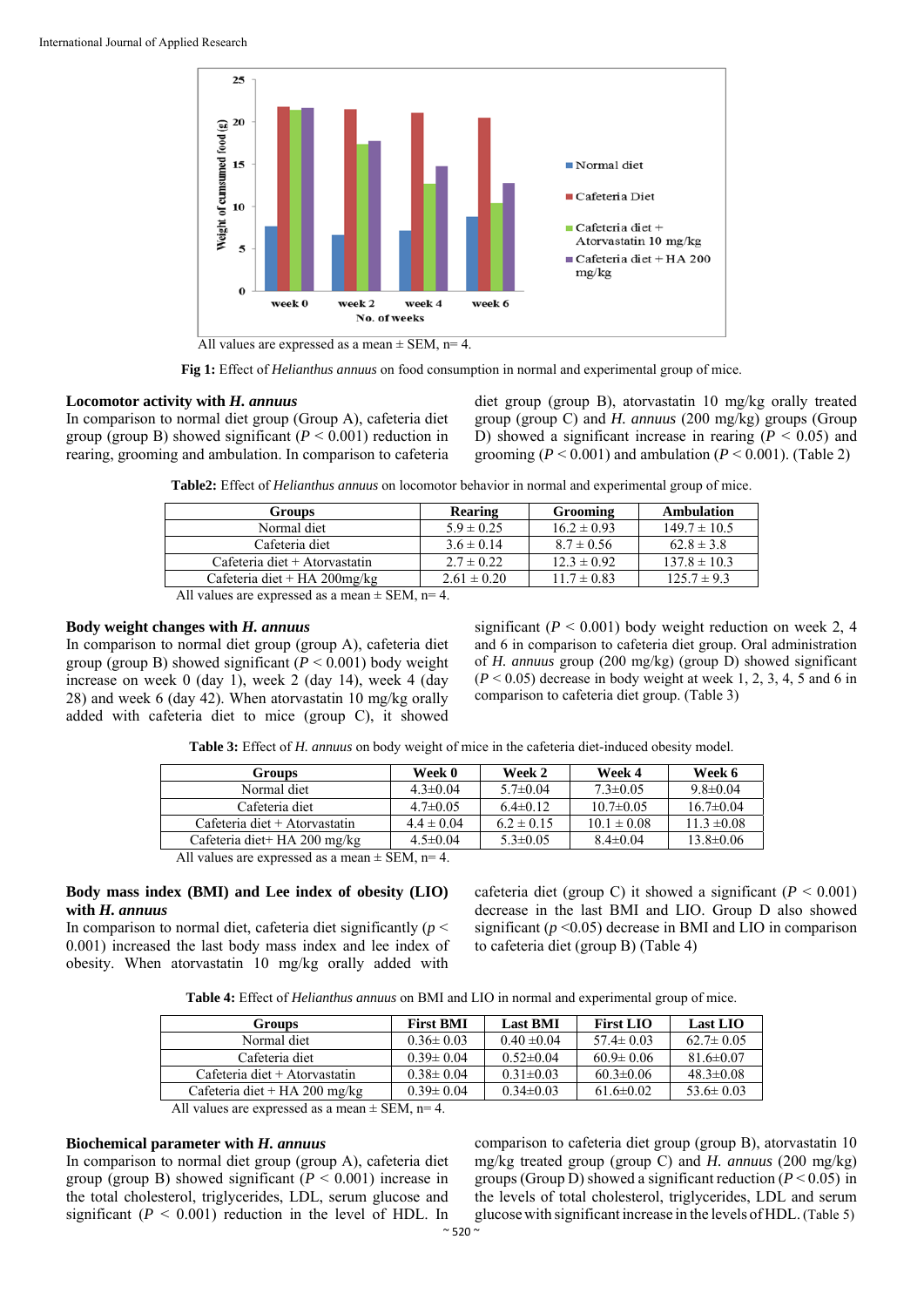| <b>Groups</b>                                                                  | Total cholesterol (mg/dl) | $TG \, (mg/dl)$  | $LDL$ (mg/dl)    | $HDL$ (mg/dl)   | S. Glucose (mg/dl) |
|--------------------------------------------------------------------------------|---------------------------|------------------|------------------|-----------------|--------------------|
| Normal diet                                                                    | $169.6 \pm 1.13$          | $81.7 \pm 1.05$  | $118.3 \pm 1.08$ | $38.7 \pm 1.08$ | $85.3 \pm 1.02$    |
| Cafeteria diet                                                                 | $201.7 \pm 1.18$          | $106.3 \pm 1.03$ | $154.3 \pm 1.02$ | $29.3 \pm 1.41$ | $101.2 \pm 1.06$   |
| Cafeteria diet+ Atorvastatin                                                   | $179.1 \pm 3.15$          | $77.8 \pm 2.03$  | $130.6 \pm 1.02$ | $34.1 \pm 1.49$ | $87.1 \pm 1.07$    |
| Cafeteria diet + HA 200mg/kg                                                   | $184.7 \pm 3.02$          | $81.5 \pm 2.01$  | $135.7 \pm 1.05$ | $35.2 \pm 2.14$ | $91.8 \pm 1.07$    |
| TG = Triglyceride, LDL= Low Density Lipoprotein, HDL= High Density Lipoprotein |                           |                  |                  |                 |                    |

**Table 5:** Effect of *Helianthus annuus* on biochemical parameter in normal and experimental group of mice.

All values are expressed as a mean  $\pm$  SEM, n= 4.

### **4. Discussion**

According to World Health Organization (WHO) overweight and obesity are defined as excessive or abnormal accumulation of fat that presents a risk to health in human being. Body Mass Index (BMI) of 30 and above is defined as obesity by the National Institutes of Health (NIH) (Swinburn BA *et al.*, 2004)<sup>[7]</sup>. The BMI, a key index for relating body weight to height, is a person's weight in kilograms (kg) divided by their height in meters (m) squared. Since the body mass index describes the body weight relative to height, it correlates with the total body fat content. Some very muscular people may have a high body mass index without undue health risks.

Obesity is the risk factor for developing hyperlipidemia, diabetes, stroke, cardiovascular diseases which causes the increase in overall mortality. The cafeteria diet has been reported to increase body weight and organ weight. Obesity model with cafeteria diet is the simplest obesity induction model which closely resembles the reality of obesity in human being (Sclafani A, Springer D, 1976)<sup>[8]</sup>. In our study we found a significant increase in food consumption, body weight, BMI and LIO in cafeteria diet induced mice. We also investigated for locomotor activity and found significant reduction in rearing, grooming and ambulation with cafeteria diet induced mice. With our plant extract of *H. annuus* we found a significant increase in locomotor activity with significant reduction in food consumption, body weight, BMI and LIO. So it suggests a clear beneficial role in maintaining a healthy physical and locomotor behavior.

Insulin resistance can occur with high fat diet induced obesity. There have been reports suggesting that obesity can lead to imbalance in insulin and glucose homeostasis. (Patel MJ, Patel JK, 2011) <sup>[9]</sup>. our study showed increase in serum blood glucose level with cafeteria diet. Treatment with *H. annuus* (200 mg/kg) significantly decreased the blood glucose level which suggests its antidiabetic or hypoglycemic effect. Abnormal lipid profile is also associated with obesity. It causes increase in total cholesterol, triglyceride, LDL and decrease In HDL. Cafeteria diet increases both cholesterol and triglyceride levels in blood by inhibiting its uptake and clearance with preventing the catabolizing enzymes like lipoprotein lipase and lecithin cholesterol acetyl transferase. Fatty diet also increases LDL that results in atherosclerotic plaque formation in the vessels. HDL which is anti atherogenic, decreases with cafeteria diet (Byers SO *et al.*, 1963)<sup>[10]</sup>. These findings are in supportive with our study results. With cafeteria diet we found a significant increase in total cholesterol, triglyceride, LDL and significant decrease in HDL. With *H. annuus* (200mg/kg) there was significant decrease in total cholesterol, triglyceride and LDL and significant increase in HDL. This suggests cardioprotective and anti atherogenic activity of *H. annuus*. Further validation is needed for anti-obesity potential to ascertain the exact

molecular mechanism involved and to find out the particular components responsible for these activities of *H. annuus.*

# **5. Conclusion**

As obesity is becoming a serious health issue and due to side effects of currently available anti-obesity drugs, there is a need for further development of drugs by identifying potential phytochemicals from the traditional medicinal plants. It can be suggested that active. Phytochemical component of *H. annuus* would give a positive lead in the successful management of obesity. Further studies are needed to prove the clinical safety of *H. annuus*.

## **6. References**

- 1. Yun JW. Possible anti-obesity therapeutics from nature– A review. Phytochemistry. 2010; 71:1625-1641.
- 2. Rohit Gundamaraju, Sartaj Banu Mulaplli, Dr. Ramesh C. Evaluation of Anti-Obesity Activity of Lantana camara Var Linn. by Progesterone Induced Obesity on Albino Mice. International Journal of Pharmacognosy and Phytochemical Research. 2012-13; 4(4):213-218.
- 3. Kaur G, Kulkarni SK. Anti-obesity effect of a polyherbal formulation, OB200G in female rats fed on cafeteria and atherogenic diets. Indian J Pharmacol. 2000; 32:294-9.
- 4. Harris RB. The impact of high-or low-fat cafeteria foods on nutrient intake and growth of rats consuming a diet containing 30% energy as fat. Int J Obes Relat Metab Disord. 1993; 17:307-15.
- 5. Gallou-Kabani C, Vigé A, Gross MS, Boileau C, Rabes JP, Fruchart-Najib J *et al.* Resistance to high-fat diet in the female progeny of obese mice fed a control diet during the periconceptual, gestation, and lactation periods. Am J Physiol Endocrinol Metab. 2007; 292:E1095-100.
- 6. Kanarek RB, Orthen-Gambill N. Differential effects of sucrose, fructose and glucose on carbohydrate-induced obesity in rats. J Nutr. 1982; 112:1546-54.
- 7. Swinburn BA, Caterson I, Seidell JC, James WP. Diet, nutrition and the prevention of excess weight gain and obesity. Public Health Nutr. 2004; 7:123-46.
- 8. Sclafani A, Springer D. Dietary obesity in adult rats: Similarities to hypothalamic and human obesity syndromes. Physiol Behav. 1976; 17:461-71.
- Patel MJ, Patel JK. Evaluation of the antihyperlipidemic activity of Premna integrifolia using experimental animal model. Int J Res Phytochem Pharmacol. 2011; 1:146-9.
- 10. Byers SO, Fiedman M, Sugiyama T. Triton hypercholesteremia: Cause or consequence of augmented cholesterol synthesis. Am J Physiol. 1963; 204:1100-2.
- 11. Augusti KT, Mattew BC. Bio chemical effects of garlic protein and garlic oil on glycosaminoglycan metabolism